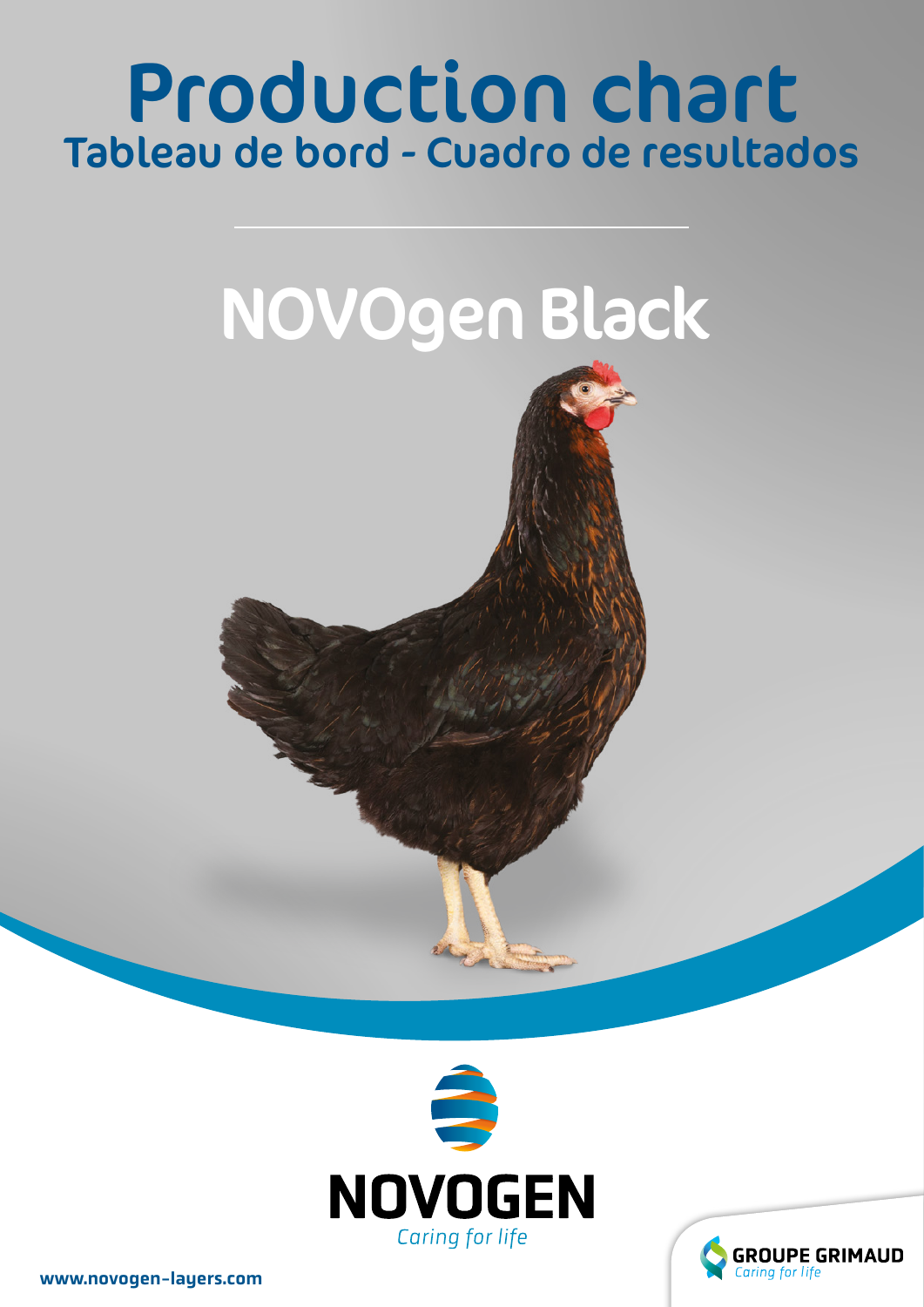

## **NOVOgen BLACK PRODUCTION CHART /** NORMES DE PRODUCTION / NORMAS DE PRODUCCION

| Name / Nom / Nombre:                                       | Date of depletion /Date de réforme / Fecha de sacrificio :              |  |
|------------------------------------------------------------|-------------------------------------------------------------------------|--|
| <b>Feed / Aliment / Alimentos:</b>                         | Age at depletion / Age à la réforme / Edad de sacrificio:               |  |
| <b>Country / Pays / Pais:</b>                              | Egg number / Nombre d'œufs / número de huevos :                         |  |
| Date of hatch / Date éclosion / Fecha de nacimiento:       | <b>Av. egg weight / Calibre moyen / Tamaño promedio del huevo (g)</b> : |  |
| Nber of layers / Nb de poules / Número de gallinas :       | <b>Egg mass / Masse d'œuf / Masa de huevo (kg) :</b>                    |  |
| Date of transfer / Date du transfert / Fecha de traslado : | <b>FC per egg / Consommation par œuf / Consumó por huevo (g):</b>       |  |
| Age at transfer / Age au transfert / Edad de traslado :    | $\blacksquare$ FCR / IC / IC (kg/kg) :                                  |  |



quality of the flocks. Novogen makes no representation as the accuracy or completeness of the information contained in this document. The performance data contained in this document was obtained from results and experience from our own research flocks. In no way does the data contained in this document constitute a warranty or guarantee of the same performance under different conditions of nutrition, density, or physical or biological environment. In particular (but without limitation of the foregoing) we do not grant any warranties regarding the fitness for purpose,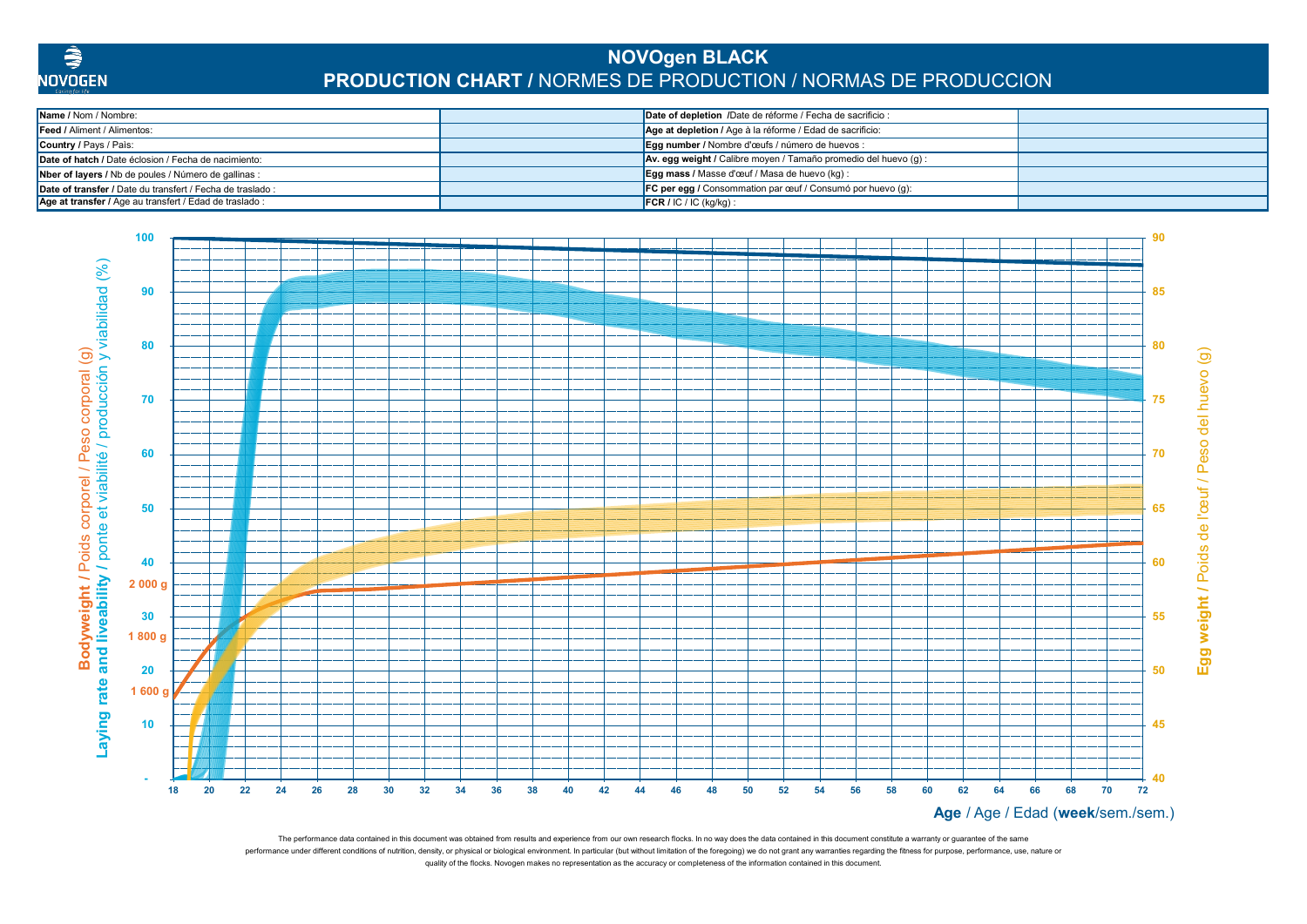| Age                  |                               | <b>Bodyweight</b>               |                      | <b>Liveability</b>      |                                         | <b>Egg production</b><br>Production d'œufs<br><b>Produccion de huevos</b> |                               |                       |                        |                               |                                            | Egg mass<br>Masse d'œufs<br>Masa de huevos |                                  |                                                                                                               |                       |                                                                                                                  |                               |                               |                        | <b>Feed consumption</b><br><b>Consommation d'aliment</b><br>Consumo de alimiento |                |                        |
|----------------------|-------------------------------|---------------------------------|----------------------|-------------------------|-----------------------------------------|---------------------------------------------------------------------------|-------------------------------|-----------------------|------------------------|-------------------------------|--------------------------------------------|--------------------------------------------|----------------------------------|---------------------------------------------------------------------------------------------------------------|-----------------------|------------------------------------------------------------------------------------------------------------------|-------------------------------|-------------------------------|------------------------|----------------------------------------------------------------------------------|----------------|------------------------|
| Age<br>Edad          |                               | Poids corporel<br>Peso corporal |                      | Viabilité<br>Viabilidad |                                         |                                                                           |                               |                       |                        |                               |                                            | A.E.W.<br>P.M.O.<br>P.M.H                  |                                  | Egg mass / Week / $\circledcirc$<br>Masse d'œufs / Sem / $\mathcal{Q}$<br>Masa de huevos / Sem / $\mathcal Q$ |                       | Cumul. Egg mass / 9<br>Cumul. A.E.W.<br>Masse cumulée / 9<br>P.M.O. cumulé<br>Massa acumul. / 2<br>P.M.H. cúmulo |                               |                               |                        | Day<br>Jour<br>Dia                                                               |                |                        |
| Week<br>Sem.<br>Sem. | <b>Actual</b><br>Réel<br>Real | Std<br>Norme<br>Norma           | Week<br>Sem.<br>Sem. | Cumul<br>Cumul<br>Acum  | <b>Present</b><br>Effectif<br>Effectivo | <b>Week</b><br>Sem.<br>Sem.                                               | <b>Actual</b><br>Réel<br>Real | Std<br>Norme<br>Norma | Cumul<br>Cumul<br>Acum | <b>Actual</b><br>Réel<br>Real | Std<br>Norme<br>Norma                      | <b>Actual</b><br>Réel<br>Real              | Std<br>Norme<br>Norma            | Actual<br>Réel<br>Real                                                                                        | Std<br>Norme<br>Norma | <b>Actual</b><br>Réel<br>Real                                                                                    | Std<br>Norme<br>Norma         | <b>Actual</b><br>Réel<br>Real | Std<br>Norme<br>Norma  | <b>Week</b><br>Sem.<br>Sem.                                                      | 12<br>19<br>19 | Cumul<br>Cumul<br>Acum |
|                      | (g)                           | (g)                             |                      |                         |                                         |                                                                           | %                             | %                     |                        | $\mathsf{Q}$                  | $\mathfrak{D}$                             | (g)                                        | (g)                              | (g)                                                                                                           | (g)                   | (g)                                                                                                              | (g)                           | (g)                           | (g)                    | (kg)                                                                             | (g)            | (kg)                   |
| 18<br>19             |                               | 1 600<br>1700                   |                      |                         |                                         |                                                                           |                               | 1,0                   |                        |                               | $\overline{\phantom{a}}$<br>$\blacksquare$ |                                            | $\overline{\phantom{a}}$<br>44,0 |                                                                                                               | 3                     |                                                                                                                  | $\overline{\phantom{a}}$<br>3 |                               | $\blacksquare$<br>10,3 |                                                                                  |                |                        |
| 20                   |                               | 1790                            |                      |                         |                                         |                                                                           |                               | 14,8                  |                        |                               | $\mathbf{1}$                               |                                            | 48,3                             |                                                                                                               | 50                    |                                                                                                                  | 53                            |                               | 39,7                   |                                                                                  |                |                        |
| 21                   |                               | 1855                            |                      |                         |                                         |                                                                           |                               | 39,0                  |                        |                               | $\overline{4}$                             |                                            | 51,0                             |                                                                                                               | 139                   |                                                                                                                  | 192                           |                               | 47,3                   |                                                                                  |                |                        |
| 22<br>23             |                               | 1 900<br>1935                   |                      |                         |                                         |                                                                           |                               | 68,0<br>86,0          |                        |                               | 9<br>15                                    |                                            | 53,5<br>55,6                     |                                                                                                               | 254<br>333            |                                                                                                                  | 446<br>778                    |                               | 50,6<br>52,6           |                                                                                  |                |                        |
| 24                   |                               | 1960                            |                      |                         |                                         |                                                                           |                               | 91,2                  |                        |                               | 21                                         |                                            | 56,9                             |                                                                                                               | 361                   |                                                                                                                  | 1 140                         |                               | 53,9                   |                                                                                  |                |                        |
| 25                   |                               | 1980                            |                      |                         |                                         |                                                                           |                               | 92,6                  |                        |                               | 28                                         |                                            | 58,2                             |                                                                                                               | 375                   |                                                                                                                  | 1514                          |                               | 54,9                   |                                                                                  |                |                        |
| 26<br>27             |                               | 1995<br>1998                    |                      |                         |                                         |                                                                           |                               | 92,8<br>93,4          |                        |                               | 34<br>41                                   |                                            | 59,1<br>59,7                     |                                                                                                               | 381<br>387            |                                                                                                                  | 1896<br>2 2 8 2               |                               | 55,7<br>56,3           |                                                                                  |                |                        |
| 28                   |                               | 2 0 0 0                         |                      |                         |                                         |                                                                           |                               | 93,8                  |                        |                               | 47                                         |                                            | 60,2                             |                                                                                                               | 392                   |                                                                                                                  | 2674                          |                               | 56,9                   |                                                                                  |                |                        |
| 29                   |                               | 2 0 0 2                         |                      |                         |                                         |                                                                           |                               | 94,0                  |                        |                               | 54                                         |                                            | 60,7                             |                                                                                                               | 395                   |                                                                                                                  | 3 0 6 9                       |                               | 57,3                   |                                                                                  |                |                        |
| 30                   |                               | 2 0 0 6                         |                      |                         |                                         |                                                                           |                               | 94,0                  |                        |                               | 60                                         |                                            | 61,1                             |                                                                                                               | 398                   |                                                                                                                  | 3 4 6 7                       |                               | 57,7                   |                                                                                  |                |                        |
| 31<br>32             |                               | 2010<br>2014                    |                      |                         |                                         |                                                                           |                               | 94,0<br>94,0          |                        |                               | 67<br>73                                   |                                            | 61,5<br>61,8                     |                                                                                                               | 400<br>401            |                                                                                                                  | 3866<br>4 2 6 8               |                               | 58,1<br>58,4           |                                                                                  |                |                        |
| 33                   |                               | 2018                            |                      |                         |                                         |                                                                           |                               | 93,8                  |                        |                               | 80                                         |                                            | 62,1                             |                                                                                                               | 402                   |                                                                                                                  | 4670                          |                               | 58,7                   |                                                                                  |                |                        |
| 34                   |                               | 2 0 2 2                         |                      |                         |                                         |                                                                           |                               | 93,6                  |                        |                               | 86                                         |                                            | 62,4                             |                                                                                                               | 403                   |                                                                                                                  | 5 0 7 2                       |                               | 59,0                   |                                                                                  |                |                        |
| 35                   |                               | 2026<br>2 0 3 0                 |                      |                         |                                         |                                                                           |                               | 93,4                  |                        |                               | 92<br>99                                   |                                            | 62,7                             |                                                                                                               | 403                   |                                                                                                                  | 5476                          |                               | 59,3                   |                                                                                  |                |                        |
| 36<br>37             |                               | 2 0 3 4                         |                      |                         |                                         |                                                                           |                               | 93,0<br>92,5          |                        |                               | 105                                        |                                            | 62,9<br>63,1                     |                                                                                                               | 403<br>401            |                                                                                                                  | 5878<br>6 2 8 0               |                               | 59,5<br>59,7           |                                                                                  |                |                        |
| 38                   |                               | 2 0 3 8                         |                      |                         |                                         |                                                                           |                               | 92,0                  |                        |                               | 111                                        |                                            | 63,3                             |                                                                                                               | 400                   |                                                                                                                  | 6680                          |                               | 59,9                   |                                                                                  |                |                        |
| 39                   |                               | 2 0 4 2                         |                      |                         |                                         |                                                                           |                               | 91,6                  |                        |                               | 118                                        |                                            | 63,4                             |                                                                                                               | 399                   |                                                                                                                  | 7 0 7 8                       |                               | 60,1                   |                                                                                  |                |                        |
| 40<br>41             |                               | 2 0 4 6<br>2 0 5 0              |                      |                         |                                         |                                                                           |                               | 91,0<br>90,2          |                        |                               | 124<br>130                                 |                                            | 63,5<br>63,6                     |                                                                                                               | 396<br>393            |                                                                                                                  | 7475<br>7867                  |                               | 60,3<br>60,4           |                                                                                  |                |                        |
| 42                   |                               | 2 0 5 4                         |                      |                         |                                         |                                                                           |                               | 89,5                  |                        |                               | 136                                        |                                            | 63,7                             |                                                                                                               | 390                   |                                                                                                                  | 8 2 5 8                       |                               | 60,6                   |                                                                                  |                |                        |
| 43                   |                               | 2 0 5 8                         |                      |                         |                                         |                                                                           |                               | 89,0                  |                        |                               | 142                                        |                                            | 63,8                             |                                                                                                               | 388                   |                                                                                                                  | 8 6 4 6                       |                               | 60,7                   |                                                                                  |                |                        |
| 44                   |                               | 2 0 6 2                         |                      |                         |                                         |                                                                           |                               | 88,5                  |                        |                               | 148                                        |                                            | 63,9                             |                                                                                                               | 386                   |                                                                                                                  | 9 0 3 2                       |                               | 60,9                   |                                                                                  |                |                        |
| 45<br>46             |                               | 2 0 6 6<br>2 0 7 0              |                      |                         |                                         |                                                                           |                               | 87,8<br>87,0          |                        |                               | 154<br>160                                 |                                            | 64,0<br>64,1                     |                                                                                                               | 383<br>380            |                                                                                                                  | 9415<br>9796                  |                               | 61,0<br>61,1           |                                                                                  |                |                        |
| 47                   |                               | 2 0 7 4                         |                      |                         |                                         |                                                                           |                               | 86,6                  |                        |                               | 166                                        |                                            | 64,2                             |                                                                                                               | 379                   |                                                                                                                  | 10 174                        |                               | 61,2                   |                                                                                  |                |                        |
| 48                   |                               | 2 0 7 8                         |                      |                         |                                         |                                                                           |                               | 86,2                  |                        |                               | 172                                        |                                            | 64,3                             |                                                                                                               | 377                   |                                                                                                                  | 10 551                        |                               | 61,3                   |                                                                                  |                |                        |
| 49                   |                               | 2 0 8 2                         |                      |                         |                                         |                                                                           |                               | 85,6                  |                        |                               | 178                                        |                                            | 64,4                             |                                                                                                               | 375                   |                                                                                                                  | 10 926                        |                               | 61,4                   |                                                                                  |                |                        |
| 50<br>51             |                               | 2 0 8 6<br>2 0 9 0              |                      |                         |                                         |                                                                           |                               | 85,0<br>84,4          |                        |                               | 184<br>189                                 |                                            | 64,5<br>64,6                     |                                                                                                               | 372<br>370            |                                                                                                                  | 11 298<br>11 668              |                               | 61,5<br>61,6           |                                                                                  |                |                        |
| 52                   |                               | 2 0 9 4                         |                      |                         |                                         |                                                                           |                               | 84,0                  |                        |                               | 195                                        |                                            | 64,7                             |                                                                                                               | 368                   |                                                                                                                  | 12 037                        |                               | 61,7                   |                                                                                  |                |                        |
| 53                   |                               | 2 0 9 8                         |                      |                         |                                         |                                                                           |                               | 83,7                  |                        |                               | 201                                        |                                            | 64,8                             |                                                                                                               | 367                   |                                                                                                                  | 12 4 04                       |                               | 61,8                   |                                                                                  |                |                        |
| 54<br>55             |                               | 2 1 0 2<br>2 106                |                      |                         |                                         |                                                                           |                               | 83,4<br>83,0          |                        |                               | 206<br>212                                 |                                            | 64,9                             |                                                                                                               | 366<br>364            |                                                                                                                  | 12770<br>13 134               |                               | 61,9<br>61,9           |                                                                                  |                |                        |
| 56                   |                               | 2 1 1 0                         |                      |                         |                                         |                                                                           |                               | 82,5                  |                        |                               | 218                                        |                                            | 65,0<br>65,0                     |                                                                                                               | 362                   |                                                                                                                  | 13 4 96                       |                               | 62,0                   |                                                                                  |                |                        |
| 57                   |                               | 2 1 1 4                         |                      |                         |                                         |                                                                           |                               | 81,9                  |                        |                               | 223                                        |                                            | 65,1                             |                                                                                                               | 359                   |                                                                                                                  | 13 8 55                       |                               | 62,1                   |                                                                                  |                |                        |
| 58                   |                               | 2 1 1 8                         |                      |                         |                                         |                                                                           |                               | 81,5                  |                        |                               | 229                                        |                                            | 65,1                             |                                                                                                               | 358                   |                                                                                                                  | 14 213                        |                               | 62,2                   |                                                                                  |                |                        |
| 59<br>60             |                               | 2 1 2 2<br>2 1 2 6              |                      |                         |                                         |                                                                           |                               | 81,0<br>80,6          |                        |                               | 234<br>239                                 |                                            | 65,2<br>65,2                     |                                                                                                               | 355<br>353            |                                                                                                                  | 14 5 68<br>14 9 21            |                               | 62,2<br>62,3           |                                                                                  |                |                        |
| 61                   |                               | 2 1 3 0                         |                      |                         |                                         |                                                                           |                               | 80,0                  |                        |                               | 245                                        |                                            | 65,3                             |                                                                                                               | 351                   |                                                                                                                  | 15 27 2                       |                               | 62,4                   |                                                                                  |                |                        |
| 62                   |                               | 2 1 3 4                         |                      |                         |                                         |                                                                           |                               | 79,4                  |                        |                               | 250                                        |                                            | 65,3                             |                                                                                                               | 348                   |                                                                                                                  | 15 6 20                       |                               | 62,4                   |                                                                                  |                |                        |
| 63                   |                               | 2 1 3 8                         |                      |                         |                                         |                                                                           |                               | 79,0                  |                        |                               | 255                                        |                                            | 65,4                             |                                                                                                               | 346                   |                                                                                                                  | 15 966                        |                               | 62,5                   |                                                                                  |                |                        |
| 64<br>65             |                               | 2 1 4 2<br>2 1 4 6              |                      |                         |                                         |                                                                           |                               | 78,5<br>78,0          |                        |                               | 261<br>266                                 |                                            | 65,4<br>65,5                     |                                                                                                               | 344<br>342            |                                                                                                                  | 16 310<br>16 651              |                               | 62,5<br>62,6           |                                                                                  |                |                        |
| 66                   |                               | 2 1 5 0                         |                      |                         |                                         |                                                                           |                               | 77,5                  |                        |                               | 271                                        |                                            | 65,5                             |                                                                                                               | 339                   |                                                                                                                  | 16 990                        |                               | 62,7                   |                                                                                  |                |                        |
| 67                   |                               | 2 1 5 4                         |                      |                         |                                         |                                                                           |                               | 77,0                  |                        |                               | 276                                        |                                            | 65,6                             |                                                                                                               | 337                   |                                                                                                                  | 17 327                        |                               | 62,7                   |                                                                                  |                |                        |
| 68<br>69             |                               | 2158<br>2 1 6 2                 |                      |                         |                                         |                                                                           |                               | 76,4<br>76,0          |                        |                               | 281<br>286                                 |                                            | 65,6<br>65,7                     |                                                                                                               | 334<br>333            |                                                                                                                  | 17 662<br>17 994              |                               | 62,8<br>62,8           |                                                                                  |                |                        |
| 70                   |                               | 2 1 6 6                         |                      |                         |                                         |                                                                           |                               | 75,6                  |                        |                               | 291                                        |                                            | 65,7                             |                                                                                                               | 331                   |                                                                                                                  | 18 3 25                       |                               | 62,9                   |                                                                                  |                |                        |
| 71                   |                               | 2 170                           |                      |                         |                                         |                                                                           |                               | 75,0                  |                        |                               | 296                                        |                                            | 65,8                             |                                                                                                               | 328                   |                                                                                                                  | 18 653                        |                               | 62,9                   |                                                                                  |                |                        |
| 72                   |                               | 2 172                           |                      |                         |                                         |                                                                           |                               | 74,4                  |                        |                               | 301                                        |                                            | 65,8                             |                                                                                                               | 325                   |                                                                                                                  | 18 978                        |                               | 63,0                   |                                                                                  |                |                        |
| 73<br>74             |                               | 2 174<br>2 176                  |                      |                         |                                         |                                                                           |                               | 74,0<br>73,5          |                        |                               | 306<br>311                                 |                                            | 65,9<br>65,9                     |                                                                                                               | 324<br>321            |                                                                                                                  | 19 302<br>19 623              |                               | 63,0<br>63,1           |                                                                                  |                |                        |
| 75                   |                               | 2 178                           |                      |                         |                                         |                                                                           |                               | 73,0                  |                        |                               | 316                                        |                                            | 66,0                             |                                                                                                               | 319                   |                                                                                                                  | 19 942                        |                               | 63,1                   |                                                                                  |                |                        |
| 76                   |                               | 2 1 8 0                         |                      |                         |                                         |                                                                           |                               | 72,4                  |                        |                               | 321                                        |                                            | 66,0                             |                                                                                                               | 316                   |                                                                                                                  | 20 25 8                       |                               | 63,1                   |                                                                                  |                |                        |
| 77                   |                               | 2 180                           |                      |                         |                                         |                                                                           |                               | 72,0                  |                        |                               | 326                                        |                                            | 66,1                             |                                                                                                               | 315                   |                                                                                                                  | 20 572                        |                               | 63,2                   |                                                                                  |                |                        |
| 78<br>79             |                               | 2 180<br>2 180                  |                      |                         |                                         |                                                                           |                               | 71,8<br>71,2          |                        |                               | 330<br>335                                 |                                            | 66,1<br>66,1                     |                                                                                                               | 313<br>311            |                                                                                                                  | 20 886<br>21 196              |                               | 63,2<br>63,3           |                                                                                  |                |                        |
| 80                   |                               | 2 180                           |                      |                         |                                         |                                                                           |                               | 70,8                  |                        |                               | 340                                        |                                            | 66,1                             |                                                                                                               | 309                   |                                                                                                                  | 21 505                        |                               | 63,3                   |                                                                                  |                |                        |

The performance data contained in this document was obtained from results and experience from our own research flocks. In no way does the data contained in this document constitute a warranty or guarantee of the same

performance under different conditions of nutrition, density, or physical or biological environment. In particular (but without limitation of the foregoing) we do not grant any warranties regarding the fitness for purpose,



#### **NOVOgen BLACK PRODUCTION CHART** / NORMES DE PRODUCTION / NORMAS DE PRODUCCION

quality of the flocks. Novogen makes no representation as the accuracy or completeness of the information contained in this document.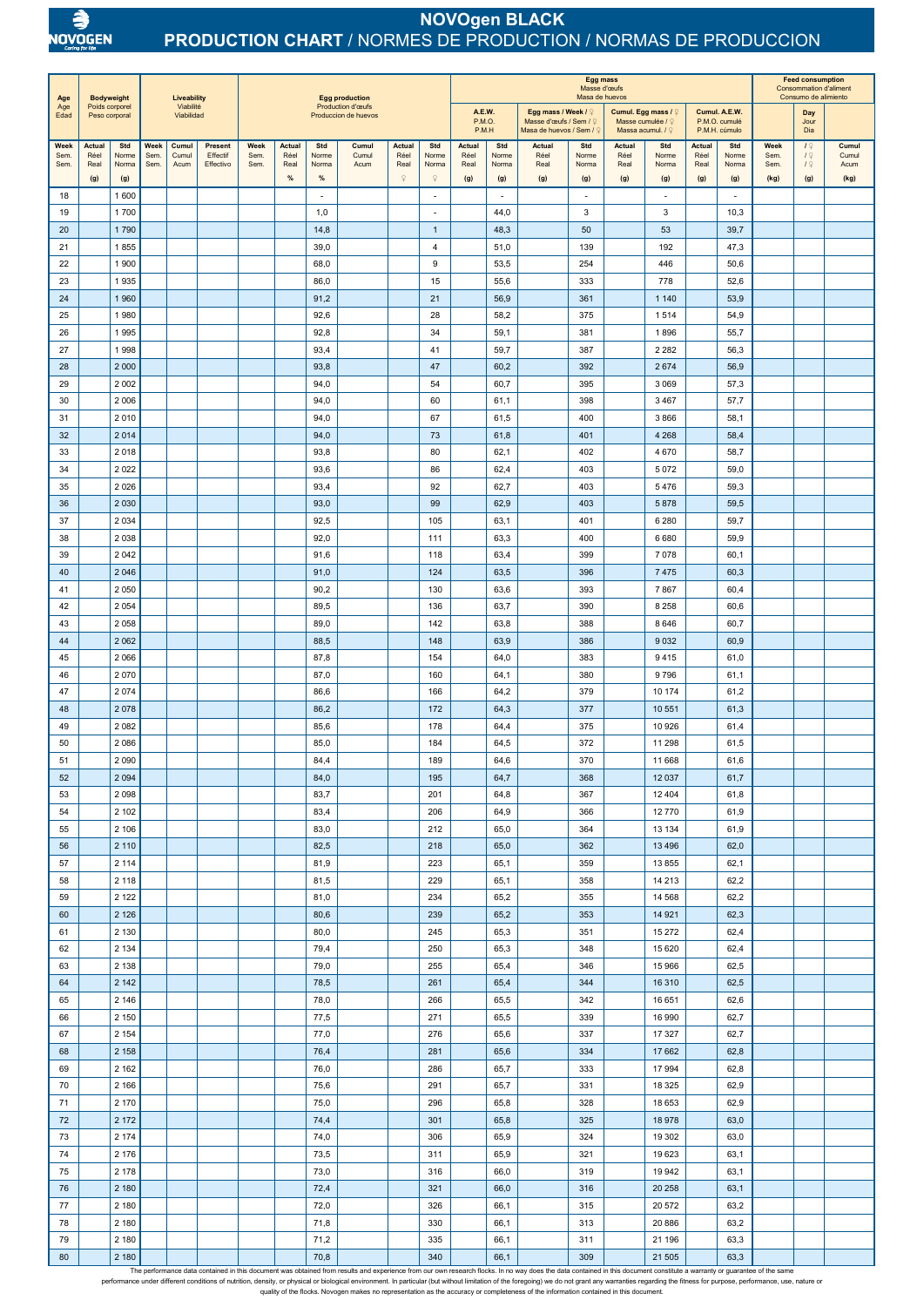

### **NOVOgen BLACK GROWING CURVE** / COURBE DE CROISSANCE / CURVA DE CRECIMIENTO



The performance data contained in this document was obtained from results and experience from our own research flocks. In no way does the data contained in this document constitute a warranty or guarantee of the same quality of the flocks. Novogen makes no representation as the accuracy or completeness of the information contained in this document. performance under different conditions of nutrition, density, or physical or biological environment. In particular (but without limitation of the foregoing) we do not grant any warranties regarding the fitness for purpose,